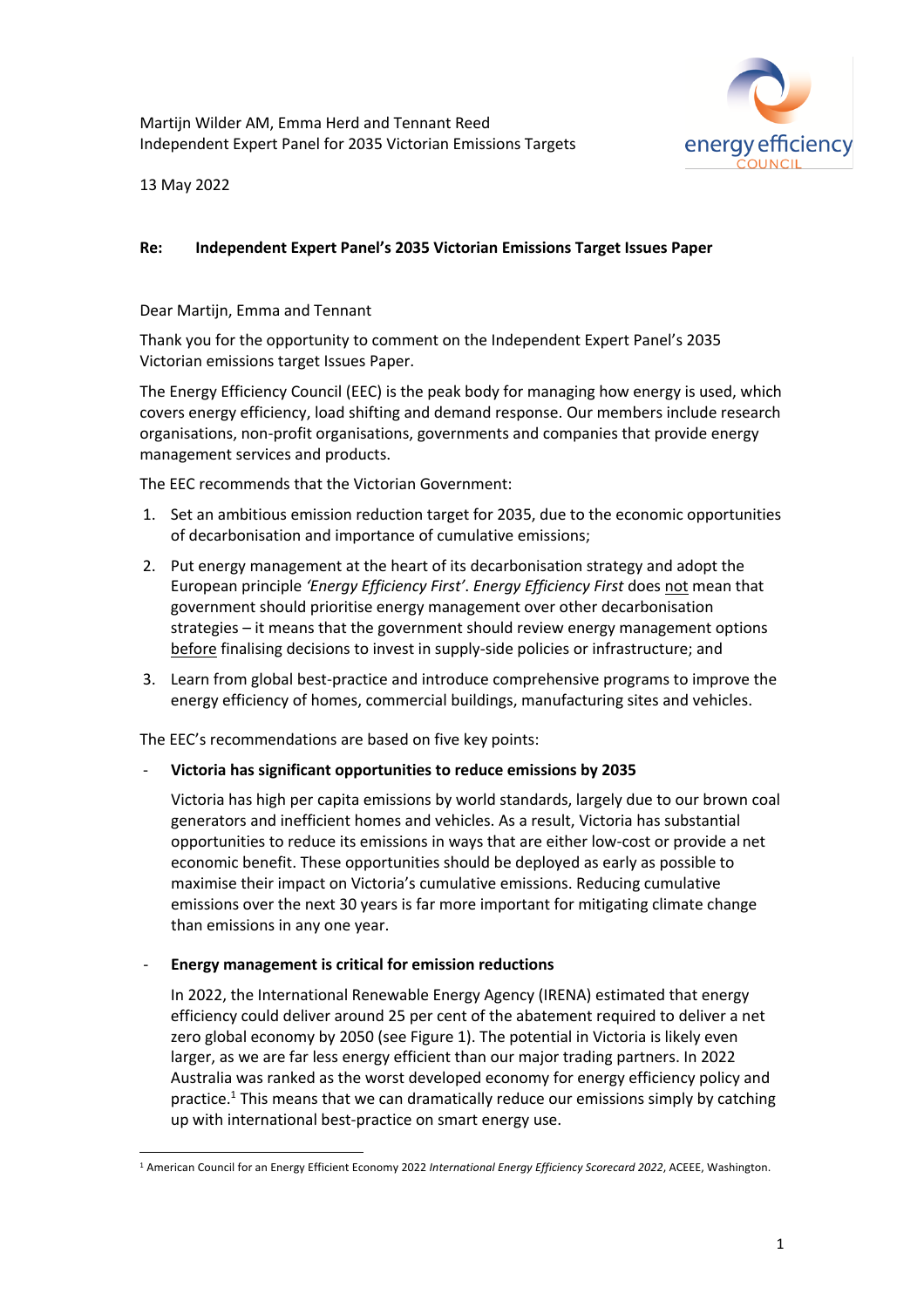### *Figure 1. Reducing emissions by 2050 through six technological avenues*



Source: IRENA (2022) *World Energy Transitions Outlook 2022: 1.5C Pathway*, IRENA, Abu Dhabi.

#### - **Energy management is critical for the renewable transition**

Over at least the next decade, our generators, vehicles and buildings will still be dependent on carbon-intensive fuels, and energy management will deliver direct abatement. However, energy management will also be critical to support the replacement of our coal and gas plants with renewable generation.

To ensure that supply is sufficient for demand as we decarbonise our grid, we will need to invest in generation, storage and networks. However, we should reduce this infrastructure spend to the minimum necessary in order to minimise energy bills. Adjusting our energy use patterns will be critical to minimising infrastructure needs. This includes moving demand to times when renewable generation is plentiful (e.g. running water heaters in the middle of the day), reducing demand at times when renewable generation is scarce (e.g. ensuring homes are thermally comfortable in winter) and using demand flexibility to ensure grid stability.



### *Figure 2. Demonstrating energy storage needs and methods for reducing*

Source: Houssainy, S. and Livingood, W. (2021) "Optimal strategies for a cost-effective and reliable 100% renewable electric grid", *Journal of Renewable and Sustainable Energy,* 13, 066301.

#### - **Energy management is critical for electrification**

Electrification is often accompanied by significant increases in efficiency, but efficiency is also critical to support electrification. For example, at the site level it is substantially cheaper to replace a home's gas heater with a reverse cycle air conditioner if steps are also made to improve the home's thermal envelope. Efficiency will also be critical at the system level, to ensure that the electricity grid can cope with the addition of substantial load from new electric vehicles, space heaters and water heaters.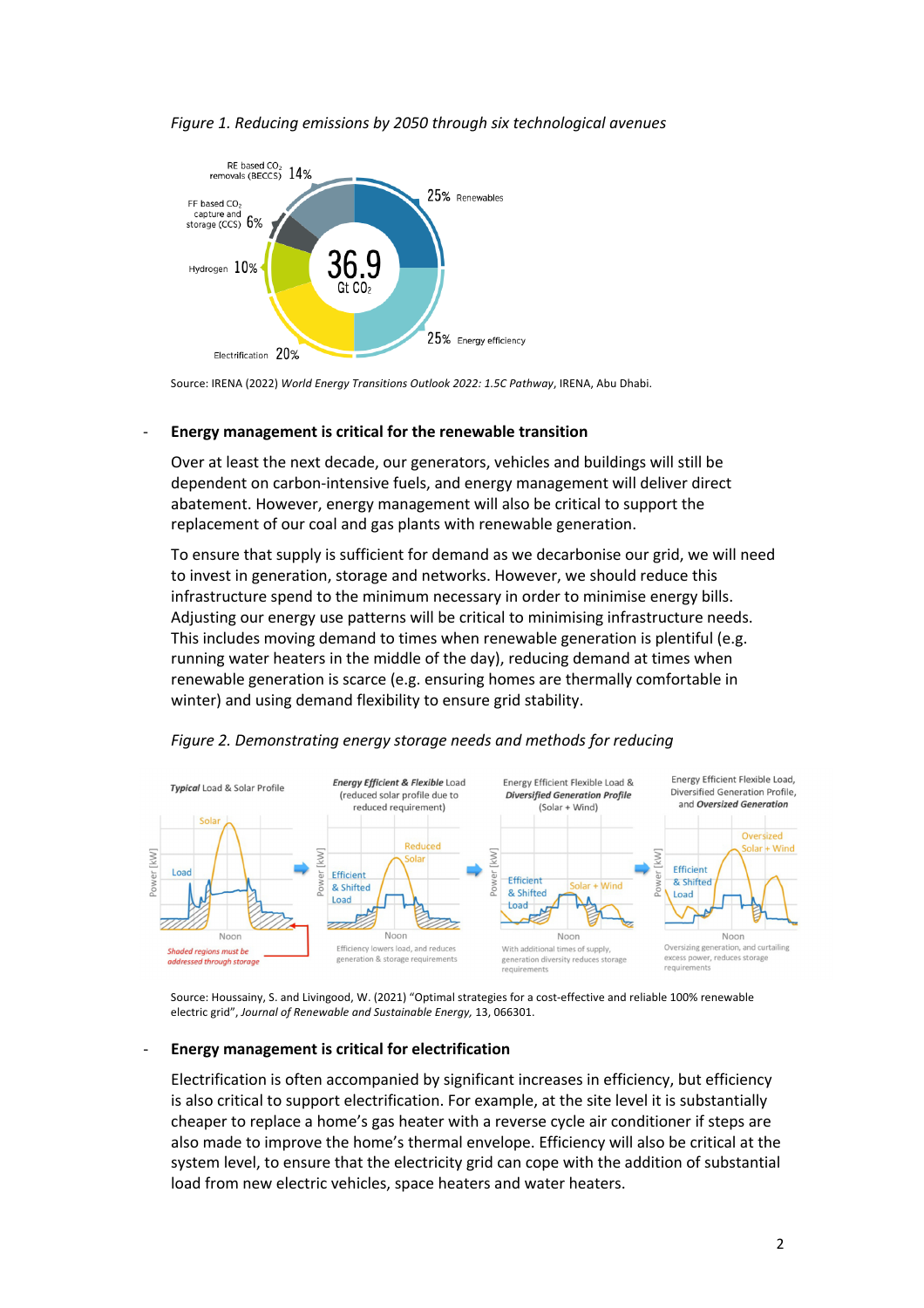#### - **Energy management delivers huge co-benefits, including economic growth**

Improved energy efficiency often delivers massive co-benefits. For example, fixing uninsulated and leaky homes in Melbourne will not only reduce energy use and emissions, but also reduce deaths in heatwaves by an estimated 90 per cent.<sup>2</sup>

In 2020 the International Energy Agency identified energy management as the most jobs-intensive part of the energy sector (see Figure 3) Accordingly, Europe has placed renovating existing buildings at the heart of its climate and economic strategies.



*Figure 3. Jobs per millions of dollars of investment*

Source: International Energy Agency (2020) *Sustainable Recovery - World Energy Outlook Special Report*, IEA, Paris.

#### - **Energy management is critical for public support.**

Using energy management to keep energy bills low during the rapid decarbonisation of our economy will be critical to maintain public support for decarbonisation. In addition to keeping bills low, there is extraordinary public support to improve energy efficiency.

| <b>POLICY</b>                                             | <b>SUPPORT OPPO</b> |  |
|-----------------------------------------------------------|---------------------|--|
| Fund experts to help businesses save energy and money     |                     |  |
| Provide grants for businesses for energy-saving equipment | 70 %                |  |
| Incentives to upgrade commercial buildings                | 79 %                |  |
| Minimum standards for rental homes                        |                     |  |
| Energy efficiency ratings for homes                       |                     |  |
| Strengthen minimum standards for new commercial buildings |                     |  |
| Upgrade the homes of vulnerable households                |                     |  |
| Incentives for upgrading homes                            |                     |  |
| Require energy companies to help households save energy   |                     |  |
| Strengthen minimum standards for new homes                | 88 %                |  |
| Upgrade public buildings like schools and hospitals       |                     |  |

*Figure 4. A survey of the views of 1,000 Australians on various policy measures*

**Source** ACOSS, Property Council of Australia, EEC 2018, *Energy Bills and Energy Affordability – A Survey of Community Views by YouGov Galaxy*.

<sup>&</sup>lt;sup>2</sup> <sup>2</sup> Alam, M. Sanjaya J., Zou, P., Stewart, M. and Wilson J. 2016 "Modelling the correlation between building energy ratings and heat-related mortality and morbidity" *Sustainable Cities and Society*, Vol. 22 (Apr 2016), pp. 29-39